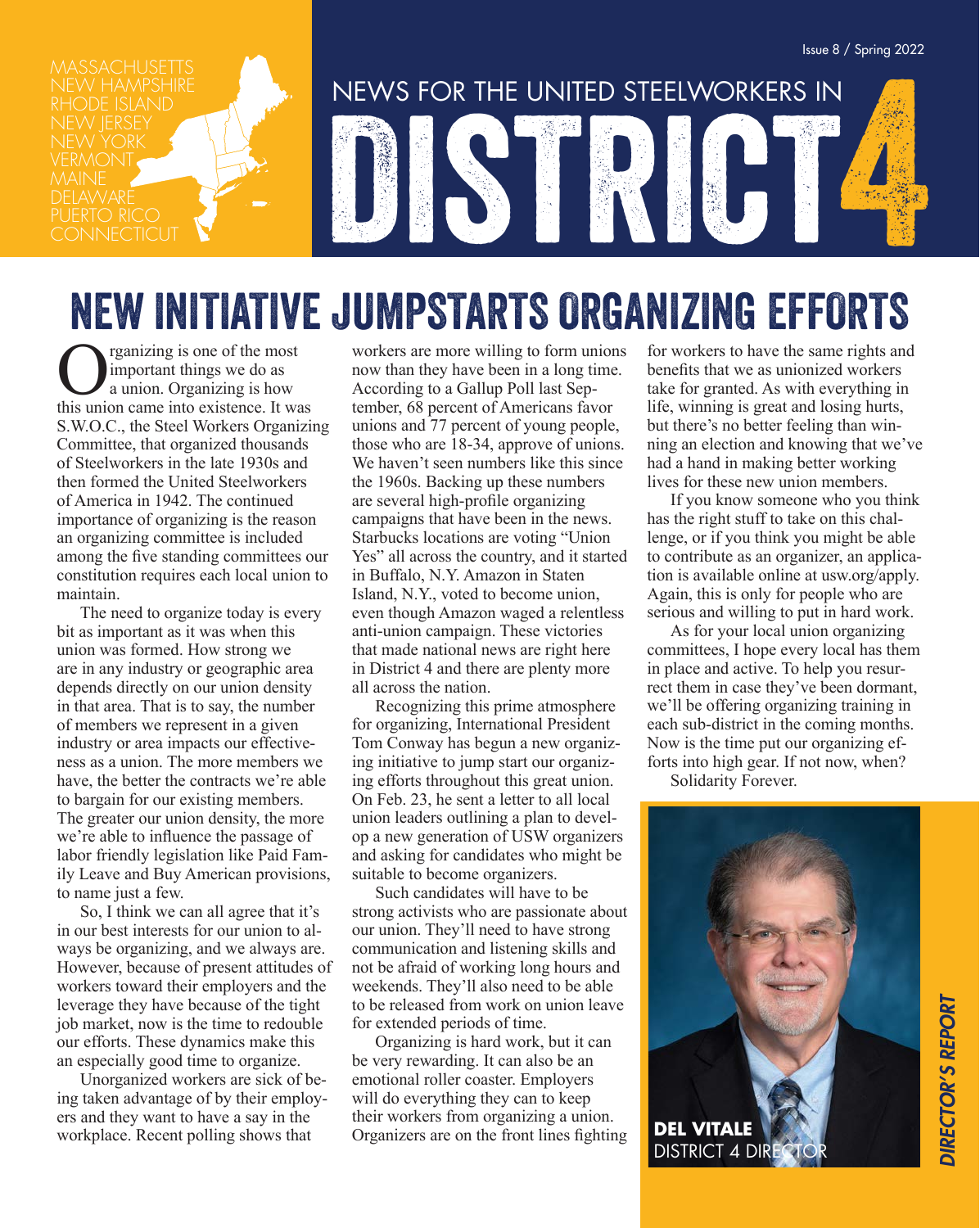**SUFFALO JIM BRIGGS**, SUB-DISTRICT DIRECTOR<br>
The Buffalo, N.Y. Sub-District office has l<br>
lately with contract negotiations; in parti<br>
Local 6992's long fight to get a fair contract<br>
That struggle ended recently with the r The Buffalo, N.Y. Sub-District office has been busy<br>lately with contract negotiations; in particular, USV<br>Local 6992's long fight to get a fair contract at Dup<br>That struggle ended recently with the ratification of a new lately with contract negotiations; in particular, USW Local 6992's long fight to get a fair contract at Dupont. That struggle ended recently with the ratification of a new five-year agreement. Across the country, Dupont has been imposing what they term "pay simplification practices" that have had the effect of drastically reducing the wages and benefits of our members.

After a long battle, Dupont pulled this issue from the table and our membership overwhelmingly ratified a contract. Congratulations to the membership of this local for standing in solidarity during this fight. This battle wasn't won at the bargaining table. It was won on the shop floor with strong showings of solidarity and support.

During this time this local also participated in an "adopt-afamily" program in Western N.Y. Many members of the local took part, through personal contributions and donations of gift cards provided by the company. Through this effort, they adopted 22 needy families in the community and provided gifts for those children so that they could have a Christmas they otherwise wouldn't have had. In addition, the union donated food to a local food bank and donated funds to the

Veterans center of Buffalo, N.Y. - all while they were in a contract battle.

Additionally, other locals have successfully negotiated contracts including Diamond Perforated (Local 1498), Chester-Jensen (Local 8823-02), Imerys Fused Minerals (Local 277-01), and Niacet (Local 58).

As we kick off the year, as I have repeatedly said in these newsletters, we must organize, both within our plants and new facilities. I would ask that you keep this in mind at your bargaining tables; the use of temporary workers in our facilities reduces the membership in our union.

In the Buffalo District alone, if we eliminated temporary language in our contracts, we would most likely add 100-150 new members to our union. Be cautious and avoid this type of language which reduces our strength on the shop floor, at the bargaining table, and in the halls of government.

In closing, I would like to remind everyone of the Health and Safety training that's being offered and encourage participation from our locals. We will also be offering Steward Level 1 training in late April and Steward Level 2 training in May. Your local will soon receive registration information and we encourage participation in these sessions.

### SYRACUSE JIM VALENTI, SUB-DISTRICT DIRECTOR ..........

In early February of this year, the Syracuse Sub-District held its Annual LM/Educational Conference at the Ra-<br>mada Inn in Liverpool, New York. We had more than 1 local union delegates attend this conference. In addition t n early February of this year, the Syracuse Sub-District held its Annual LM/Educational Conference at the Ramada Inn in Liverpool, New York. We had more than 110 our International Auditors assisting our local union financial officers with the filings of the federally-required LM forms, the following workshops were presented by our friends from the law firm of Blitman & King: New York's Marijuana

Regulation and Taxation Act (MRTA), The Union's Duty of Fair Representation, Grievance Handling and Arbitration, and Internal Union Elections: An Overview of LMRDA Election Rules and Procedures. Participation in the workshops exceeded expectations and there was a tremendous amount of interaction between the local union leadership and the instructors. We are all hopeful that we continue with these face-toface meetings going forward.

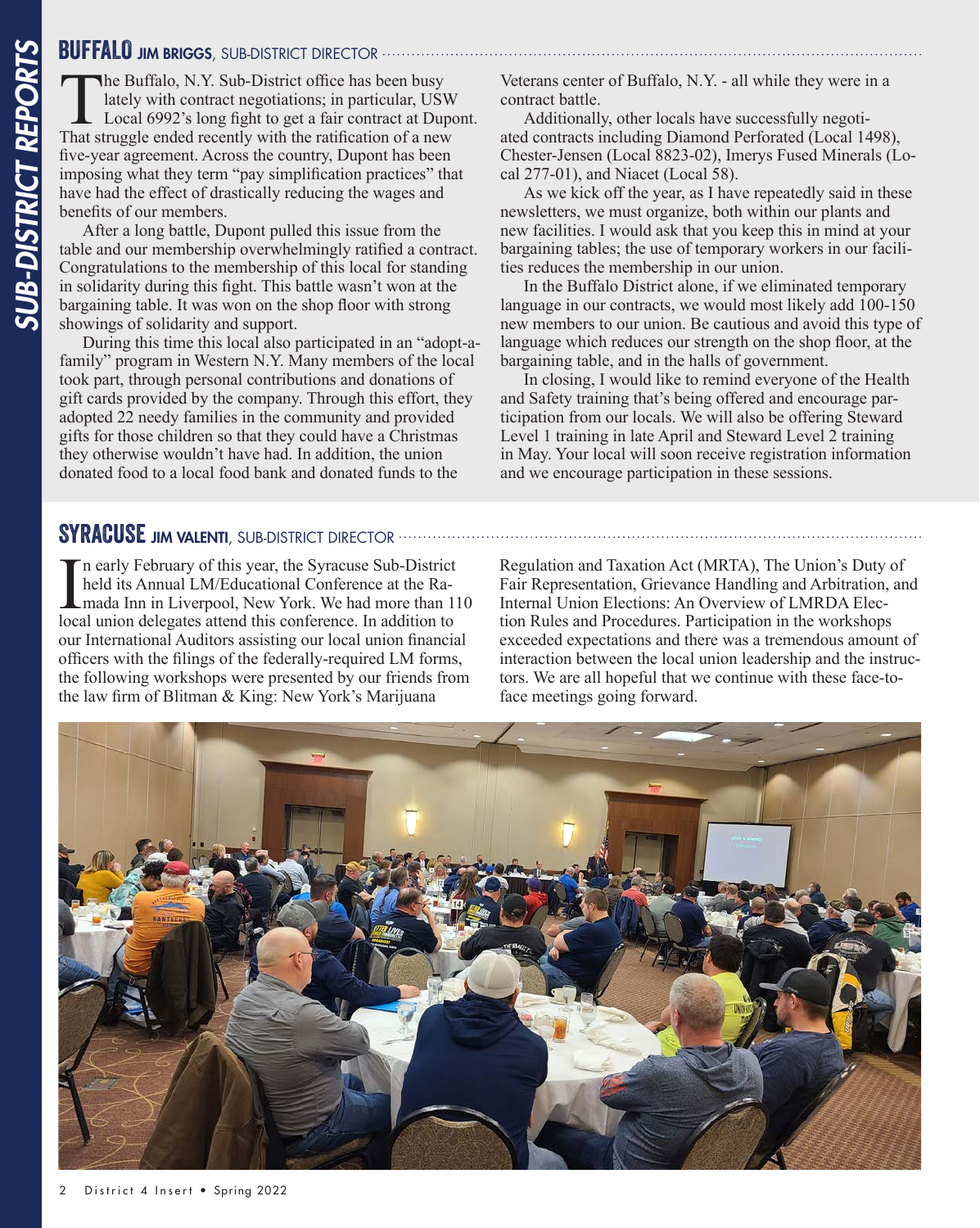### EDISON MICHAEL L. FISHER, SUB-DISTRICT DIRECTOR

Recently, the Edison Sub-District had the opportunity<br>to come together with the various local unions in the<br>sub-district at our annual LM conference. While the<br>financial officers were completing their LM filings, we had to come together with the various local unions in the sub-district at our annual LM conference. While the financial officers were completing their LM filings, we had meetings with the local union presidents and spent a number of hours in round table discussions regarding the state of the membership within their local unions. These meetings took place in New Jersey and also in Puerto Rico.

I want to take this time to thank those local union officers who attended. I'd also like to give a special acknowledgement to our local unions in Puerto Rico, who gave me the opportunity to visit and tour locations such as GFR Media (Local 06135, Anardy Martinez, President), Municipality of Ponce (Local 08198, Mayra Rivera, President), and Univision (Local 9314, Miguel Rosario, President).

There has been a move towards increased retiree activism in the sub-district, with the members of Local 10-00729 (Phillipsburg, N.J.) receiving its SOAR Chapter charter, forming the first chapter in the Edison Sub-District. Local 4-380 has also applied to start a chapter in Southern New Jersey.

Furthering the work of the union, I'm pleased to announce a series of trainings on health and safety, along with stewards training sessions which will be held throughout the sub-district in the coming months.

In closing, I want to thank the members and staff here at the Edison Sub-District for their hard work on behalf of the union.



At our last LU 870 membership meeting in Elmwood Park, N.J., we celebrated the retirement of: Jose Malave – 40 years, Jerry James – 40 years and Mike Cancellieri – 20 years. They were all union activists with USW Local 870. While they will be missed, we wish them the best in their retirement.



Left to right: Dave Wasiura, Palmira Torres, Del Vitale, Luis Irizarry Pabon (Mayor of Ponce), Mayra Rivera, Mike Fisher, and Yaphet Torres.

### **MILFORD STEVE FINNIGAN, SUB-DISTRICT DIRECTOR ....................**

ormally I would use this format to update our members on all the good news happening in the Milford, Massachusetts Sub-District. However, what I want to do is urge our members to get involved in the campaign to organize new members into the United Steelworkers. Union density (the percentage of workers who belong to a union) across the United States has dropped to 10.3 percent in 2021 from 10.8 percent in 2020. For those of us living in the Northeast, we have a higher percentage of workers belonging to unions but not as high as you might think. In our Sub-District, the percentage of workers who belong to a union are as follows:

| Connecticut 16.3%      | Maine 14.7%         |
|------------------------|---------------------|
| Massachusetts $13.6\%$ | New Hampshire 11.3% |
| Rhode Island 17.4%     | Vermont $14.2\%$    |

In the past few years, due to plant closings and layoffs, our union has lost thousands of members who had good paying jobs with great benefits. It is incumbent on all of us to organize this generation of workers so they can receive a voice in the workplace and receive the wages and benefits they deserve.

This will also set up a great opportunity to organize the next generation. We need to have conversations with family members and neighbors who are unhappy with their current work situation, especially the lack of respect, wages and benefits they receive from their employers. In the companies where we represent production and maintenance workers, we may not have to look further than the clerical workforce which could be organized. In the public sector there are many different levels, classifications and departments that are not organized but can be. These are all places to explore organizing opportunities.

It is crystal clear that when more workers are organized, they also give us more political clout with legislators to address legislation affecting workers. Now is our time to grow our union. Under the current administration, we have friends in leadership positions who are not afraid to say the word "union."

 In February, USW International President Tom Conway sent a letter to all our local union leadership soliciting local union members who want to be trained to organize and deliver the message of our union. Identifying members for this role should not be difficult. We have members of all different types of backgrounds, race, gender, etc., who are already activists in our programs such as Next Gen, Women of Steel, and Leadership/Scholarship, just to name a few.

Now is the most critical time to organize the unorganized. Nationwide polls show that over 60 percent of workers in our country would vote to join a union given the chance to do so. It's our job to identify them. As a reminder, the USW Constitution mandates every local union have an organizing committee. If any member wants to be trained to organize and has union leave language in their contract, please put together a resume and present it to your Staff Representative for review.

Lastly, if you know of a group of workers who work for a company, a city or a town who are interested in being organized, please call 508-482-5555, and we will follow up with them.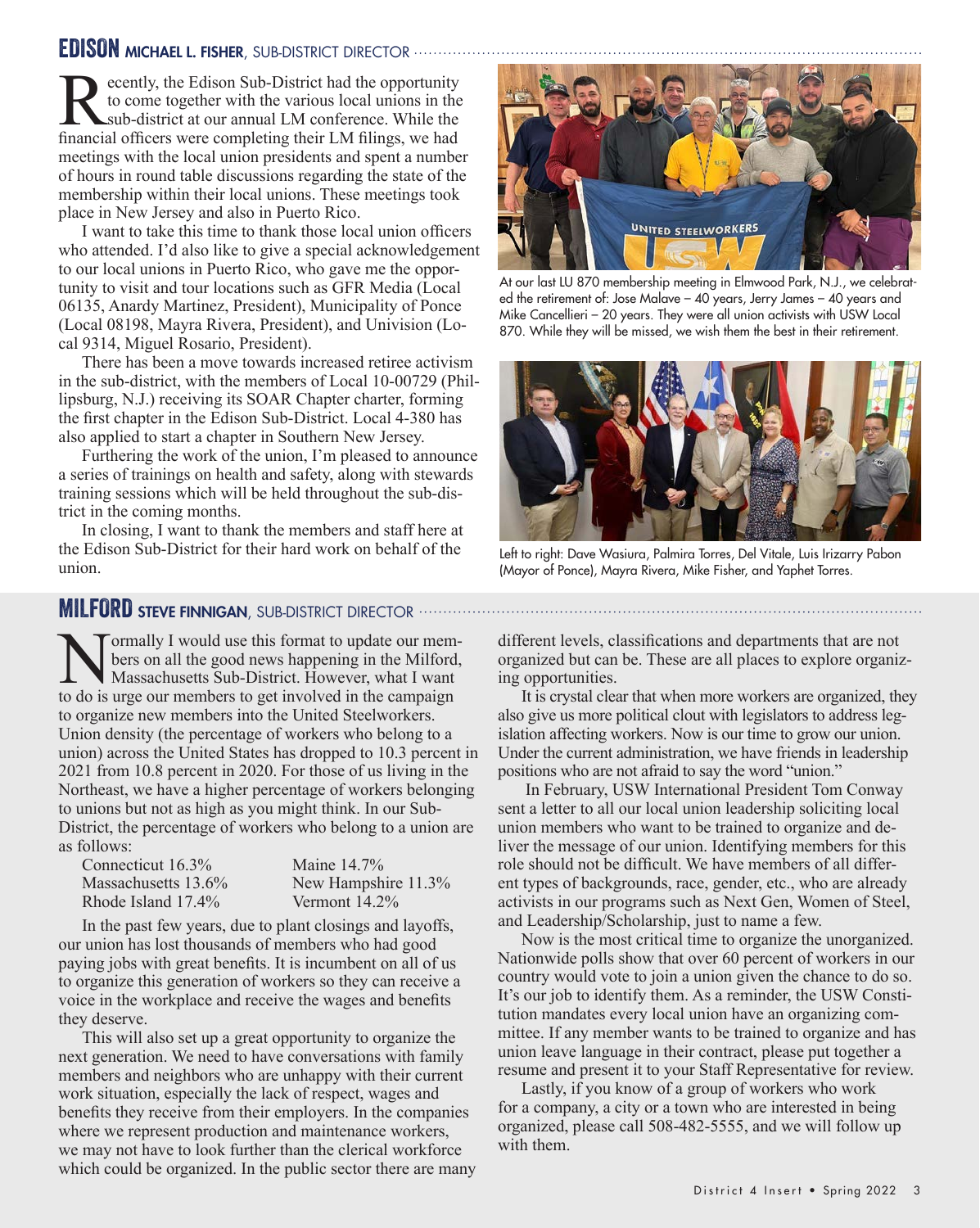

The WOS New England Council attended a presentation & exhibit concerning the plight of missing and murdered indigenous women. Pictured are Tina Fortes, Local 12003; Marie McGinley, N.E. WOS Council Chair, Local 12003; Laurie Carlson, Local 5696; Tammie Botelho, District 4 WOS Coordinator, Local 134L; and Hope Hutchinson, Local 12012-06.



The WOS Western N.Y. Regional Council recently participated in Narcan Training at a quarterly meeting, and learned how to recognize and stop an opioid overdose.



### **WESTERN N.Y. COUNCIL REPORT**

The USW District 4 Women of Steel Western N.Y. Regional Council recently participated in Narcan training at our quarterly meeting, and learned how to recognize and stop an opioid overdose. Upon completion of the class, everyone was given doses of Naloxone that can be used to reverse opioid overdose in an emergency.

The course was facilitated by Cheryl Moore, Medical Care Administrator for the Erie County Department of Health. Cheryl is a leader in the County's

Opioid Epidemic Task Force. We were also joined by Sharon Mentkowski, an FBI Community Outreach Specialist, along with Mary Martino, President of the FBI Citizens Academy (not affiliated with the FBI).

### **NEW ENGLAND COUNCIL REPORT**

The WOS New England Council met in Bridgewater, Mass., for our quarterly meeting in March 2022. We attended a presentation and exhibit concerning the plight of missing and murdered indigenous women. It was interesting and educational while focusing on the struggles of these women and highlighting the "Red Dress Project" which was created to bring awareness to this terrible situation.

The council also donated items to Project Pack which is a group on the college campus that provides postassault comfort kits to victims of sexual assault.

### **A MESSAGE FROM TAMMY BOTELHO**

Due to having to move my mother with Alzheimer's disease into my home, I have made the very difficult decision to step down from my role as District 4 Women of Steel Coordinator effective this October.

I have been involved in WOS since the program was brought to the United States from Canada, and along with Kathy Kluczinski, worked very hard to build this program to where it is today. It is bittersweet for me because I am going to miss heading the program in our district and all of my sisters, but on the other hand, I am excited about the district's choice for the sister who will succeed me in this role.

Mariel Cruz Martinez from Puerto Rico has agreed to succeed me as the new Women of Steel Coordinator. I am excited about Mariel taking on this role as she is a dynamic and a motivating leader for the USW. I know she will take this program to a whole new level. I hope you all join me in congratulating Mariel and I look forward to seeing WOS grow in our district.

District 4 will be holding the Women of Steel Course June 12 through June 15, 2022. Mariel will be working along side of Cindy Marlow and myself in facilitating this course.

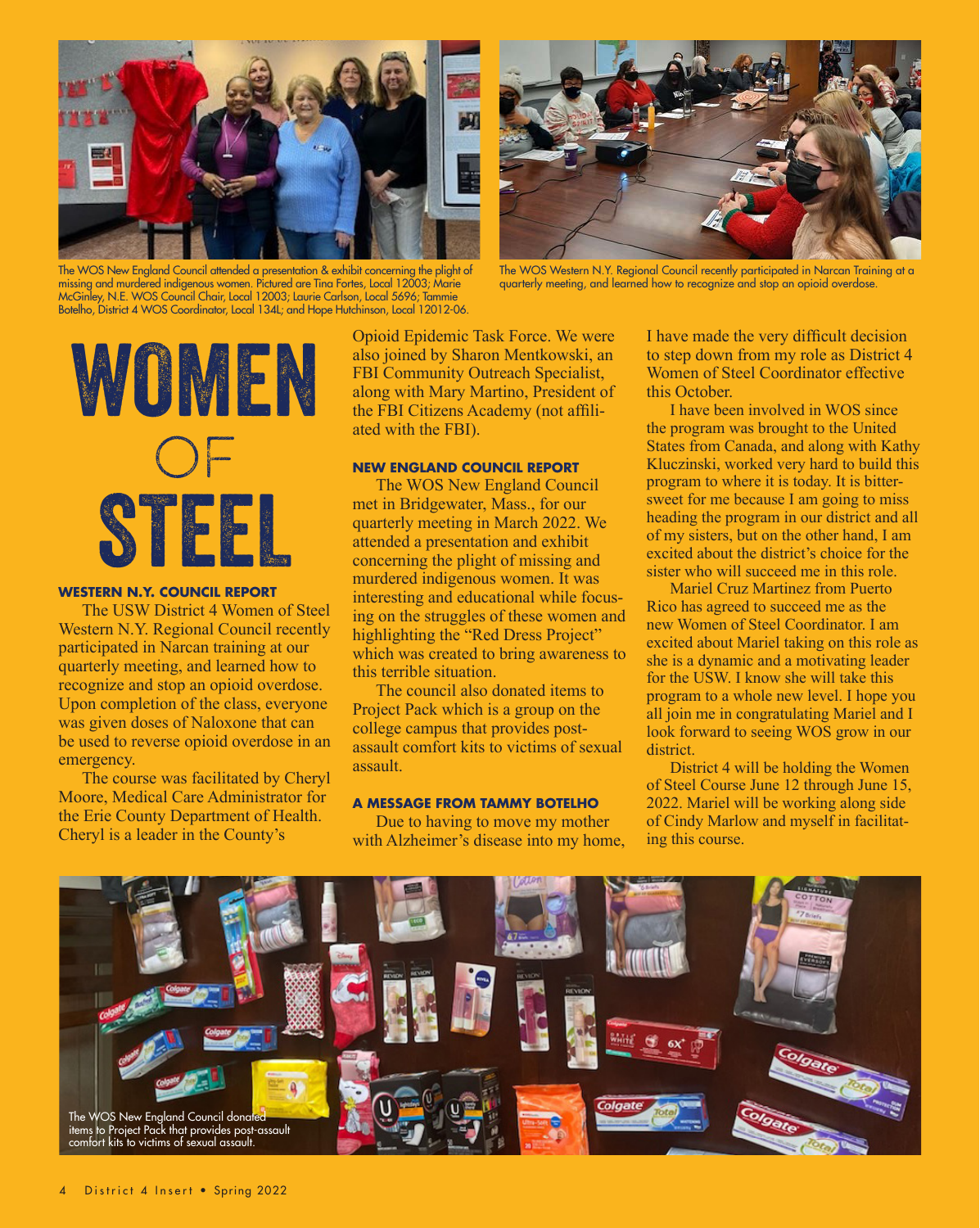### INICIATIVA NUEVA IMPULSA LOS ESFUERZOS DE ORGANIZACIÓN SINDICAL

Comité de la cosas más importantes<br>de la organización. Fue el S.W.O.C., el Comité Organizador de la Steel Workers quien organizón que hacemos como unión. Esta Unión nació de la organización. Fue el S.W.O.C., el Comité Organizador de la Steel Workers quien organizó a miles de trabajadores de acero a finales de 1930 y luego formó la United Steelworkers of America en el 1942. La importancia de la Organización continua es la razón por la cual un Comité Organizador es uno de los cinco comités permanentes que ordena nuestra Constitución y que se requiere a cada local que mantenga.

La necesidad de organizar hoy es tan importante como lo era cuando se formó esta unión. Cuan fuerte seamos en cualquier industria o área geográfica depende directamente de la densidad de nuestra unión en esa área. Es decir, el número de miembros que representamos en una determinada industria o área impacta nuestra efectividad como unión. Mientras más miembros tengamos, mejores serán los contratos que podemos negociar para nuestros miembros actuales. Cuanto mayor sea nuestra densidad sindical, más seremos capaces de influir en la aprobación de leyes favorables a los trabajadores, como la Licencia Familiar con paga y la Compra de Provisiones Estadounidenses, por nombrar solo algunos.

Entonces, creo que todos estamos de acuerdo en que lo mejor para nuestra Unión es estar organizando siempre y así lo estamos haciendo. Sin embargo, debido a las actuales actitudes de los trabajadores hacia sus patronos y la influencia que tienen debido al mercado laboral actualmente apretado, ahora es el momento de redoblar nuestros esfuerzos. Estas dinámicas hacen que este sea un momento especialmente bueno para Organizar.

Los trabajadores que no están organizados están hartos de que sus patronos se aprovechen de ellos y quieren poder opinar en su lugar de trabajo. Encuestas recientes muestran que los trabajadores están más dispuestos ahora a formar uniones de lo que han estado en mucho tiempo. De acuerdo a una encuesta de Gallup realizada en septiembre pasado, el 68% de los estadounidenses favorece las uniones y el 77% de los jóvenes entre 18 y 34 años, aprueba las uniones. No hemos visto números como estos desde la década de 1960. Para respaldar estos números, hay varias campañas de organización de alto perfil que han salido en las noticias. Las ubicaciones de Starbucks están votando "Unión Si" en todo el país y esto comenzó en Buffalo, NY. Los empleados de Amazon en Statin Island, votaron para ser unionados, a pesar de que Amazon emprendió una incesante campaña anti unión. Estas victorias que fueron noticias nacionales, están aquí en el Distrito 4 y hay muchas mas en toda la nación.

Reconociendo esta atmosfera privilegiada para la Organización, el Presidente de la USW, Tom Conway, ha comenzado una nueva iniciativa de Organización

para impulsar nuestros esfuerzos de organización en esta gran Unión. El 23 de febrero, envió una carta a todos los lideres de las locales

describiendo un plan para desarrollar una nueva generación de organizadores de la USW y solicitando candidatos que pudieran ser adecuados para convertirse en organizadores.

Dichos candidatos tendrán que ser activistas fuertes y apasionados por nuestra unión. Necesitaran tener excelentes habilidades para comunicarse y escuchar y no tener miedo de trabajar largas horas y fines de semana. También necesitaran poder salir de su trabajo con licencia sindical por periodos prolongados de tiempo.

Organizar es un trabajo duro, pero puede ser muy gratificante. También puede ser una montaña rusa emocional. Los patronos harán todo lo posible para evitar que sus trabajadores organicen una unión. Los organizadores están en la primera línea luchando para que los trabajadores tengan los mismos derechos y beneficios que nosotros como trabajadores unionados, damos por sentado. Como todo en la vida, ganar es genial y perder apesta, pero no hay mejor sentimiento que ganar una elección y saber que hemos ayudado a mejorar la vida laboral de estos nuevos miembros unionados.

Si conoce a alguien que cree que tiene los requisitos adecuados para asumir este desafío, o si cree que podría contribuir como organizador, hay una solicitud disponible en línea en usw.org/apply. Nuevamente, esto es solo para personas serias y dispuestas a trabajar duro.

En cuanto a los Comités de Organización de las Uniones Locales, espero que todas las locales los hayan establecido y estén activos. Para ayudar a resucitarlos en caso de que estén inactivos, en los próximos meses ofreceremos adiestramientos de Organización en cada sub-distrito. Ahora es el momento de acelerar nuestros esfuerzos de Organización. ¿Si no es ahora, cuando?

Solidaridad por Siempre.

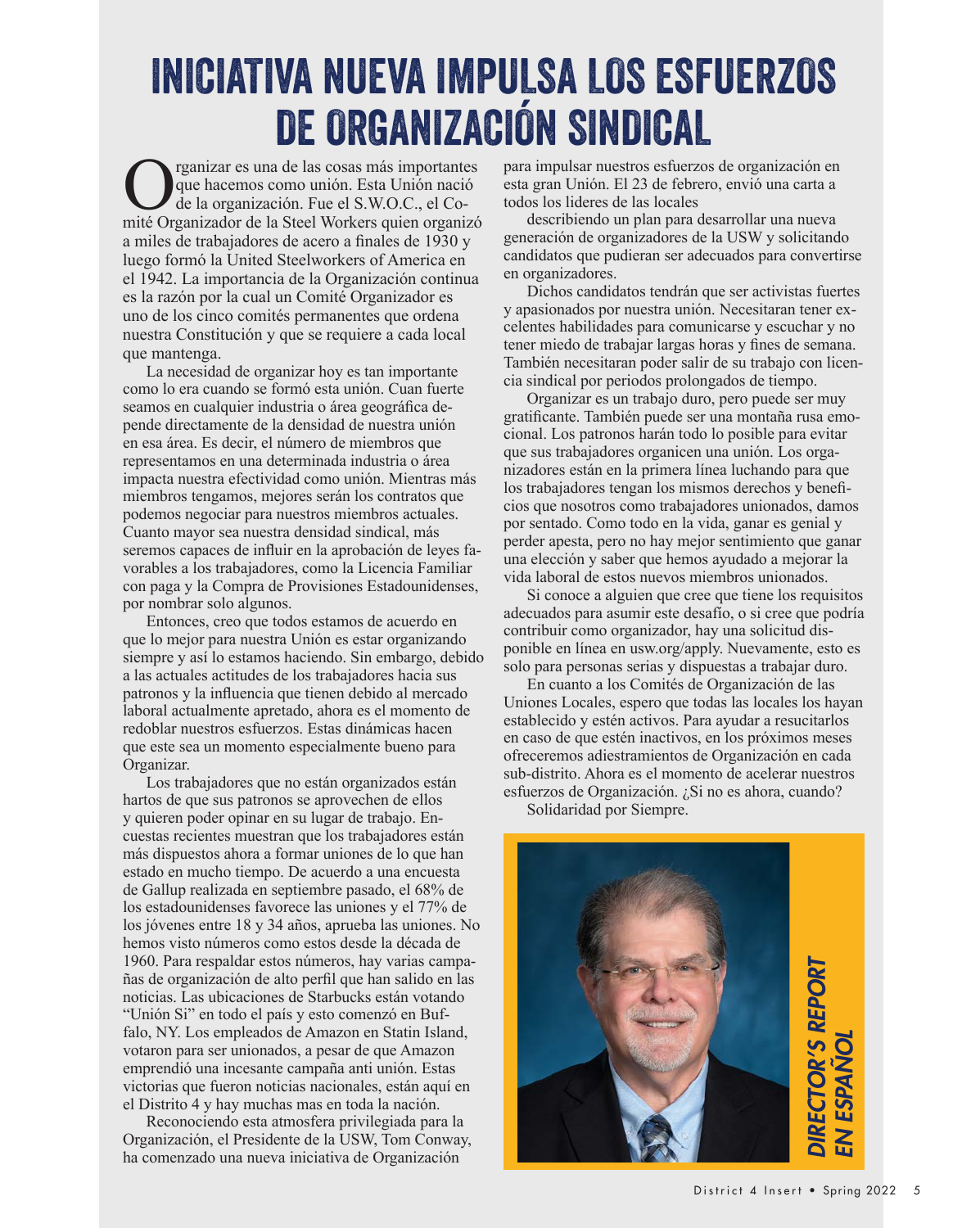

# HEALTH, SAFETY & ENVIRONMENT

t the Syracuse Sub-District LM/Education<br>Conference held in February in Syracuse,<br>N.Y., District 4 Director Del Vitale pre-<br>sented Ed Moran with the Lifetime Activism Awar Conference held in February in Syracuse, N.Y., District 4 Director Del Vitale presented Ed Moran with the Lifetime Activism Award in recognition of Ed's many years of promoting a healthy and safe workplace environment. Ed worked at Crucible Steel for 44 years and has been on the Local 1277 Health & Safety Committee for 38 of those years, including 21 as the committee chair. Ed's talents were recognized by the International's Health and Safety Department for his tenacious advocacy for workers' health and safety protection.

Brother Moran has served as a worker-trainer for the Tony Mazzocchi Center for 16 years, and was appointed in 2017 by then-District 4 Director John Shinn to serve as the District 4 HS&E Training Coordinator. In his spare time Ed serves as a District 4 ERT Responder. He's also been a certified overhead crane trainer for the last 18 years. Anyone that's taken any of Ed's classes knows that he's a great instructor and is a master at what he does. Congratulations, Ed, on your well-deserved retirement, and thank you for your commitment to working men and women.



NEW SOAR CHAPTER ESTABLISHED

OAR Chapter 4-18 has been established in Philipsburg, N.J. as of December 1, 2021, the first SOAR chapter in **the state of New Jersey. We were honored to be of**ficially chartered by the Steelworkers Organization of Active Retirees (SOAR). Our chapter will host retirees from USW Local 10-00729 which represents workers at Avantor Performance Materials in Phillipsburg, N.J. We are 29 members strong and counting.

Shown in the picture are LU 10-729 President Tim Sut-

ter, Staff Rep Joe Arico, SOAR Chapter 4-18 President Robin McFarland, SOAR Chapter Vice President Rich Covatta, SOAR Chapter Financial Secretary James Hanisak, Local 10-729 Recording Secretary Jodey Elekes, and Trustees Paul Williams and Richard Dailey. We believe having a SOAR Chapter will bring members and retirees much closer. The chapter will give support to our Local while fighting against efforts to compromise programs like Medicare and Social Security. To have all this knowledge present at our meetings will be an inspiration.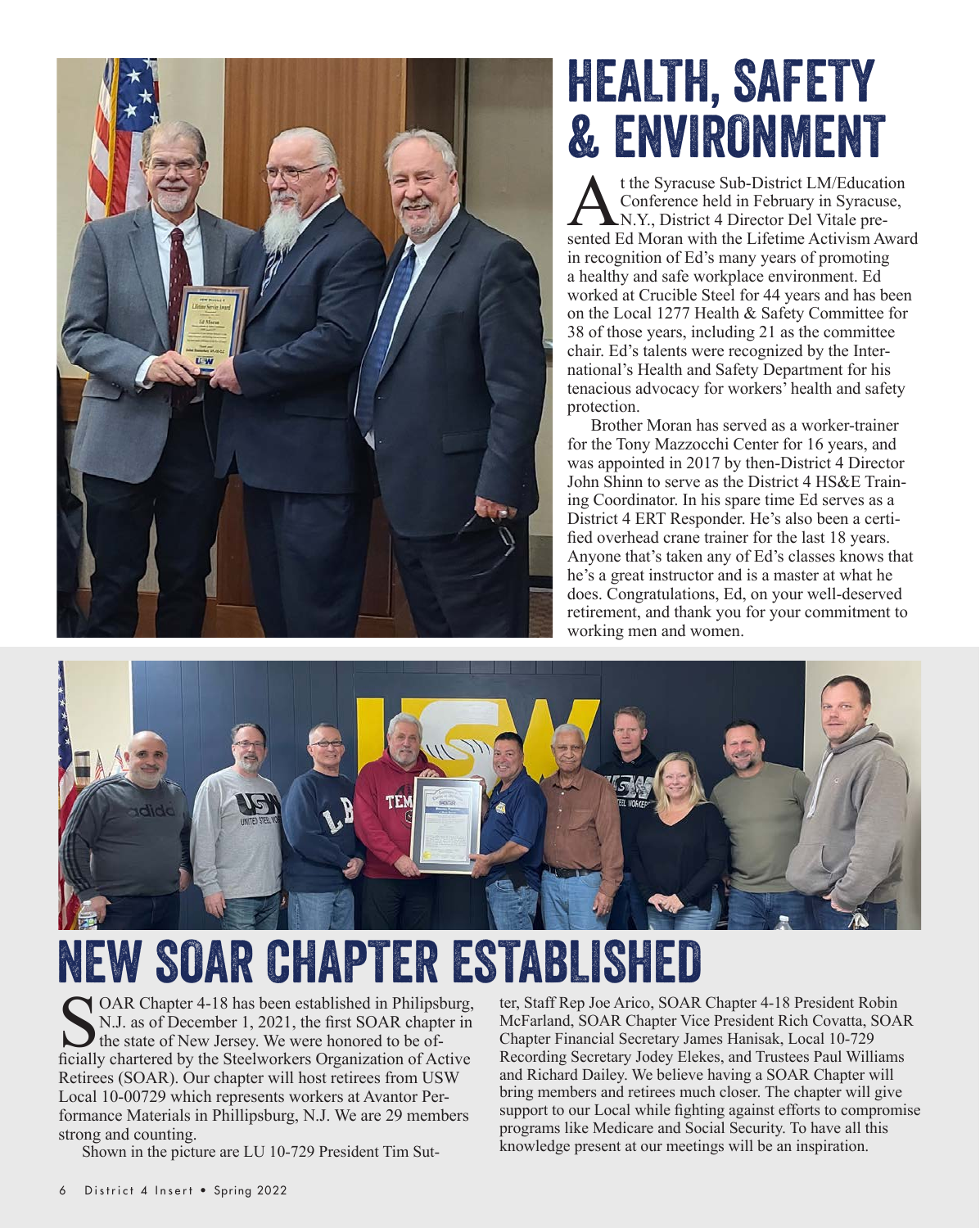

# VETERANS COUNCIL

This past holiday season we partnered with Women of Steel to collect socks, gloves and other warm clothing for our Warm Feet for Warriors Drive/Operation Bundle Up. We delivered more than \$1.500 worth of new coats, gloves lect socks, gloves and other warm clothing for our Warm Feet for Warriors Drive/Operation Bundle Up. We delivered more than \$1,500 worth of new coats, gloves and socks to the Veterans Hospital in Syracuse, N.Y. Thank you to everyone who donated!

Now that the world is opening up again, the Veterans Council is again participating in community events. In March, we attended the St. Patrick's Parade in Syracuse to represent our working veterans and their families.

This Memorial Day we will be again encouraging folks to host Watch Fires this year – be sure to post pictures on our District 4 Veterans Council Facebook page.

At the recent district presidents meetings, one of the important initiatives discussed was having each local union pledge to enact by-laws changes to make the Veterans Committee one of the local union's committees. This pledge is part of a campaign to make veterans committees mandatory under the USW International Constitution.

Please remain vigilant as we continue to advocate for Veterans Suicide

Awareness – while shining a light on PTSD and its impact on our veterans, their families and the workplace.

Lastly – watch for more details about a District 4 Veterans Council meeting on July 14, 2022.

For more information about the USW Veterans Committee, contact Cary Eldridge, District 4 Veterans Committee Coordinator, at 315-468-1623.



# ORGANIZING

There are many ways local unions and our<br>members can participate in organizing<br>future members of our great union.<br>For one of the examples of how Local Ormembers can participate in organizing future members of our great union.

For one of the examples of how Local Organizing Committees can advance the work and goals of an organizing campaign, we can look at the campaign at Exela, in New Brunswick, N.J. Exela is a contractor with a little over a dozen employees, providing lab and mail services at the Bristol-Myers Squibb facility. USW 4-438 represents the workers there, as well as maintenance and lab service employees who work for Jones Lange Lasalle (JLL) at the same campus.

Fred Johnson, the Unit Chair for JLL, works side-by-side with the Exela workers and started talking with them about joining the union and improving their working conditions. Many of those workers hadn't seen a wage increase in years. New Jersey has raised the state minimum wage which is about what many workers at Exela are now making despite many years working for the company.

Fred was assisted by Brian Callow, who is one of our District 4 Next Gen coordinator, and vice president of USW Local 318. Fred and Brian were successful in organizing the workers at Exela after the majority of employees voted "yes" to forming their union in March of 2019 through the National Labor Relations Board (NLRB).

However, this is where things get complicated, and shows how important it is that we improve our political strength through organizing and mobilizing, especially around the PRO Act. Exela appealed the workers' decision to form their union every step of the way.

Exela has refused numerous requests to bargain a first contract with the USW, despite the NLRB upholding the results of the election. With a new General Counsel in place at the NLRB, the Board filed suit against Exela for failing to comply with the results of the election. Exela is maintaining its anti-union positions and is challenging the Board in a Federal Court lawsuit just to keep the workers from having the union that they voted to form. Hearings before the Federal Court of Appeals in New Orleans, L.A., are scheduled for early April.

Companies like Starbucks, Amazon and Exela continue to fight hard against unions in their workplaces – because they know that once their workers understand that they can stand together and fight for better wages, better working conditions, and a brighter future that others will follow their lead.